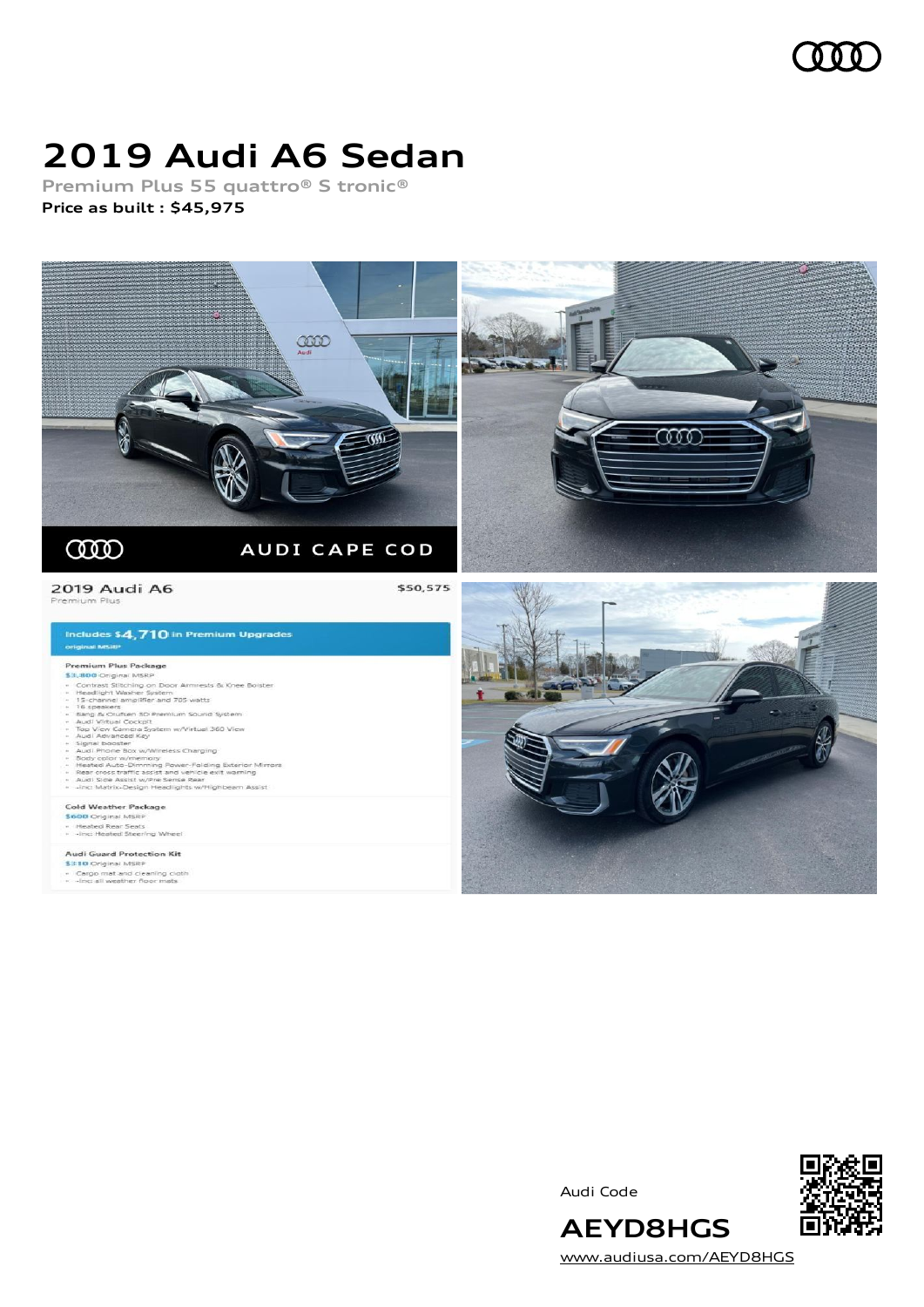**Audi 2019 Audi A6 Sedan** Premium Plus 55 quattro® S tronic®

**Price as buil[t](#page-8-0)** \$45,975

### **Exterior colour**

Vesuvius Gray metallic

#### **Interior colour**

| Seats     | Okapi Brown with Steel Gray<br>stitching |
|-----------|------------------------------------------|
| Dashboard | Black-Black                              |
| Carpet    | Black                                    |
| Headliner | Lunar Silver                             |



#### **Further Information**

| $AA = 0.0000$ and $A = 0.0000$ | No           |
|--------------------------------|--------------|
| Mileage                        | 37,078 miles |
| Type of vehicle                | Used car     |

**Warranty**

#### **Audi Code** AEYD8HGS

**Your configuration on www.audiusa.com** [www.audiusa.com/AEYD8HGS](https://www.audiusa.com/AEYD8HGS)

**Commission number** afad121c0a0e09b0652d

#### **Technical Specifications**

| Engine type                  | 3.0-liter six-cylinder                        |
|------------------------------|-----------------------------------------------|
| stroke                       | Displacement/Bore and 2,995/84.5 x 89.0 cc/mm |
| Torque                       | 369 lb-ft@rpm                                 |
| Top track speed              | 130 mph mph                                   |
| Acceleration (0 - 60<br>mph) | 5.1 seconds seconds                           |
| Recommended fuel             | Premium                                       |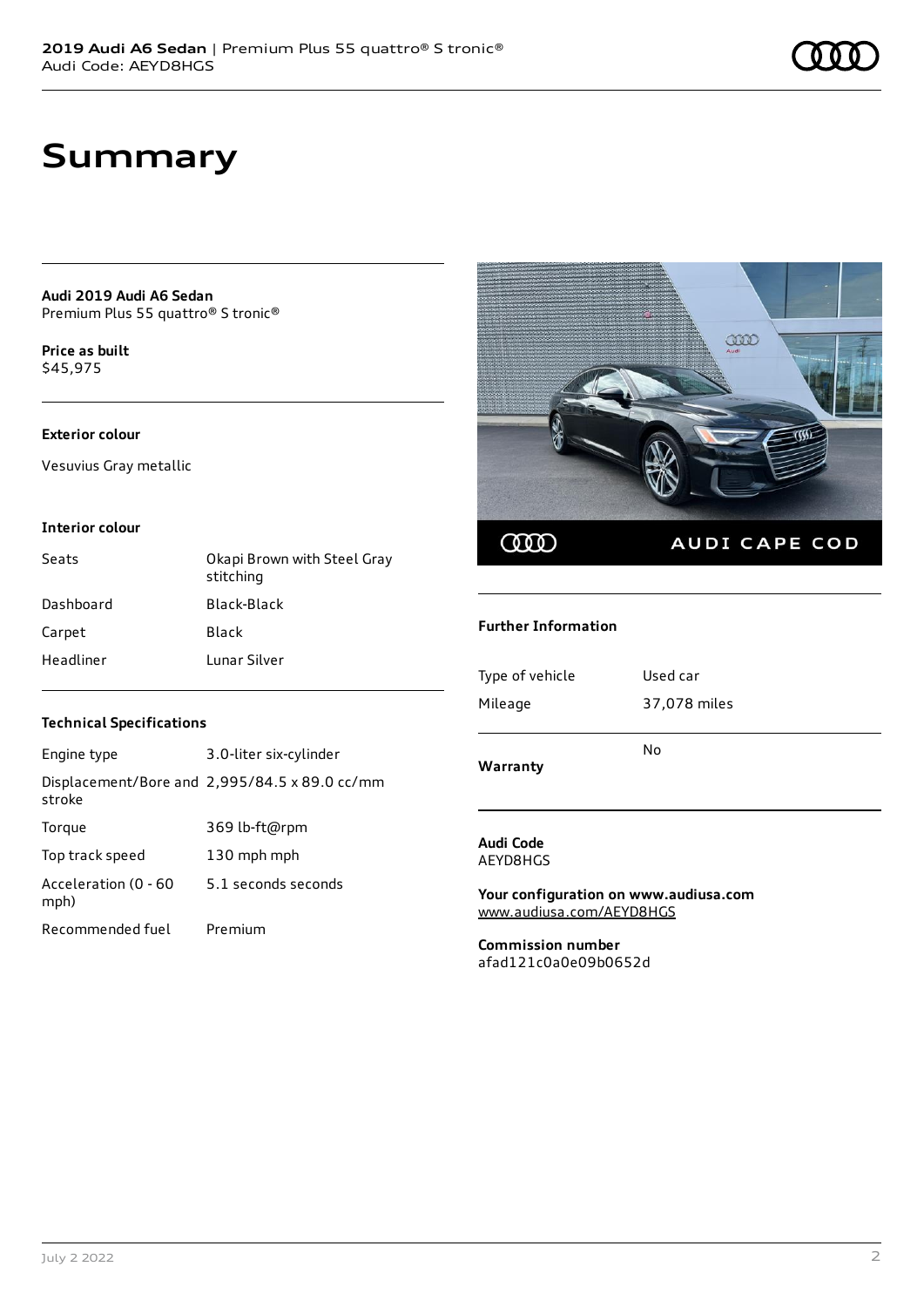

# **Standard features**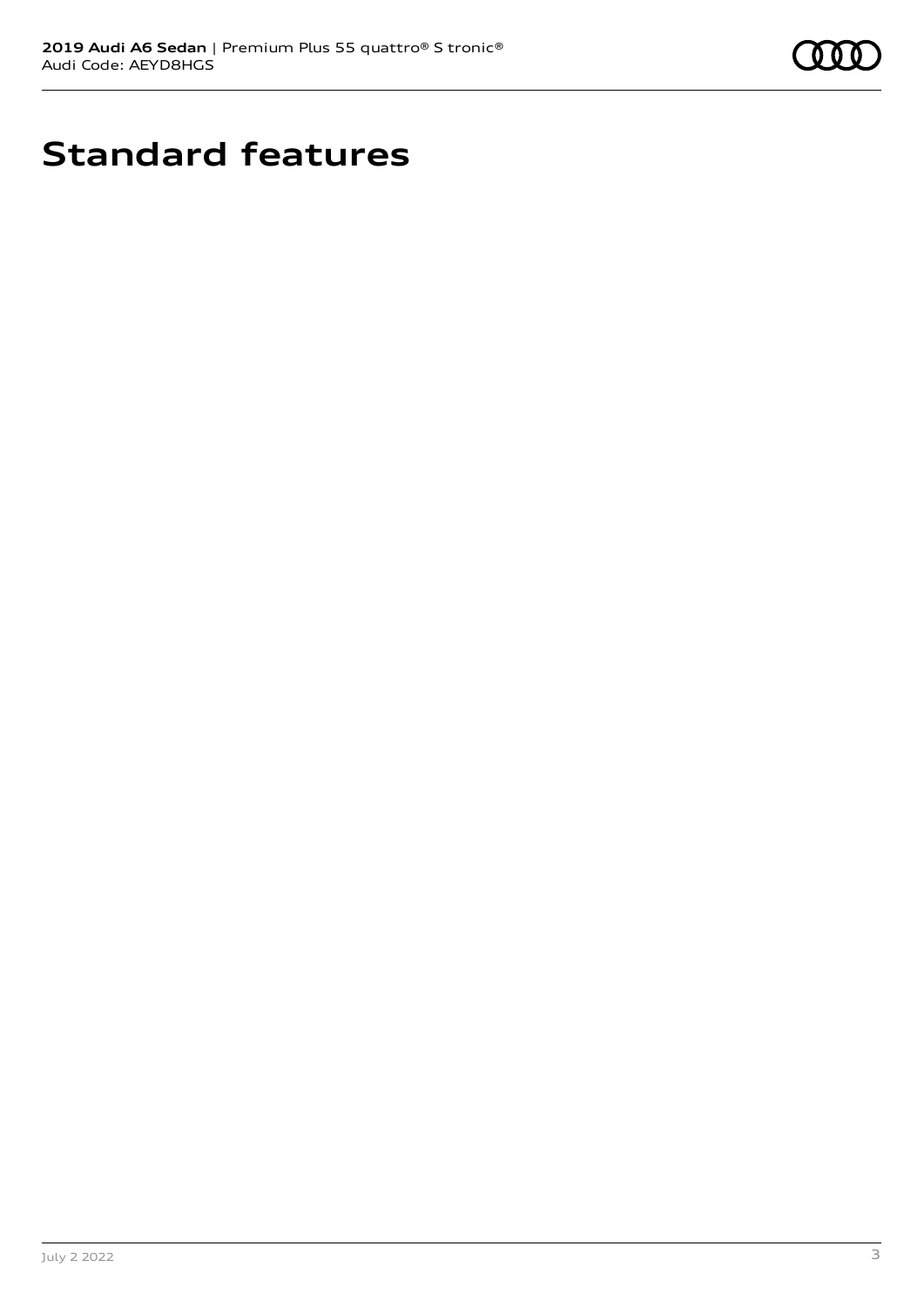## **Dealer remarks**

WAS \$51,275, \$1,000 below Kelley Blue Book!, EPA 29 MPG Hwy/22 MPG City! Allstate Signature Certified, CARFAX 1-Owner, Excellent Condition, ONLY 37,078 Miles! Heated Leather Seats, Moonroof, Nav System, AWD, Aluminum Wheels, Rear Air

KEY FEATURES INCLUDE Leather Seats, Navigation, Sunroof, Rear Air, Heated Driver Seat

#### OPTION PACKAGES

Matrix-Design Headlights w/Highbeam Assist, Audi Side Assist w/Pre Sense Rear, rear cross traffic assist and vehicle exit warning, Heated Auto-Dimming Power-Folding Exterior Mirrors, Body color w/memory, Audi Phone Box w/Wireless Charging, signal booster, Audi Advanced Key, Top View Camera System w/Virtual 360 View, Audi Virtual Cockpit, Bang & Olufsen 3D Premium Sound System, 16 speakers, 15-channel amplifier and 705 watts, Headlight Washer System, Contrast Stitching on Door Armrests & Knee Bolster, Heated Steering Wheel, Heated Rear Seats, all weather floor mats, cargo mat and cleaning cloth. Serviced here, Non-Smoker vehicle, Originally bought here

#### EXCELLENT VALUE

Allstate Signature Certified means this vehicle has passed a rigorous multi-point inspection and mee, This vehicle is backed by a Powertrain Limited Warranty. If there is a problem, we'll fix it and get, Reimbursement for a rental vehicle or alternative transportation, Trip interruption reimbursement for meals, transport and lodging if your vehicle breaks down more th, 5 year / 100 Was \$51,275.

#### WHY BUY FROM US

Premier Companies offers the friendly individualized attention of a local store with best-in-class service to deliver a vehicle purchasing experience that exceeds expectations. We have proudly been in the automotive business serving our communities for over 30 years.

Pricing analysis performed on 6/29/2022. Horsepower calculations based on trim engine configuration. Fuel economy calculations based on original manufacturer data for trim engine configuration. Please confirm the accuracy of the included equipment by calling us prior to purchase.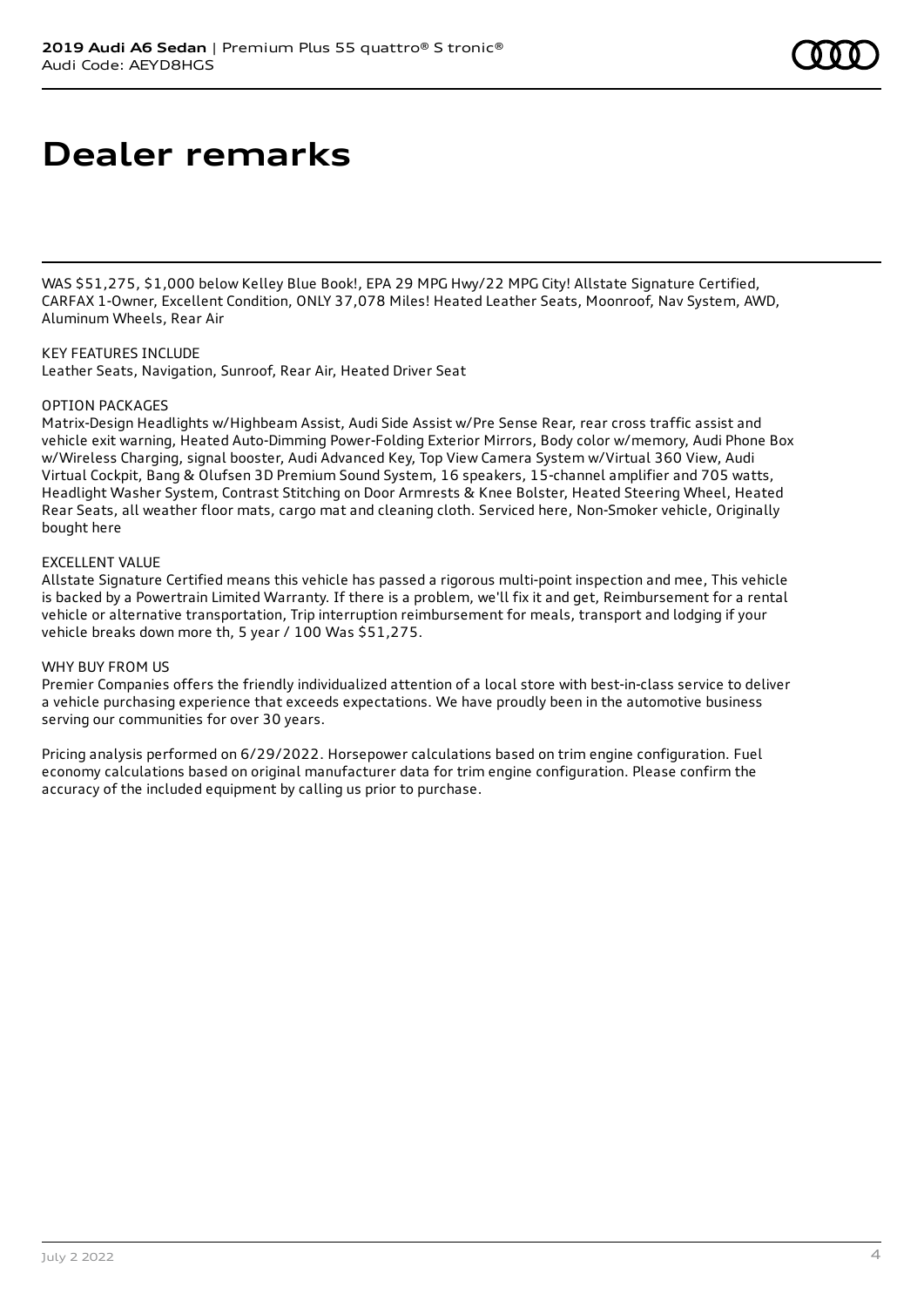# **Technical Specifications**

| <b>Engineering   Performance</b>               |                                                                                                                                    | Suspension                    |                                                                                           |
|------------------------------------------------|------------------------------------------------------------------------------------------------------------------------------------|-------------------------------|-------------------------------------------------------------------------------------------|
| Engine type                                    | 3.0-liter six-cylinder                                                                                                             | Front axle                    | Five-link front independent steel                                                         |
| Acceleration (0 - 60<br>mph)                   | 5.1 seconds seconds                                                                                                                | Rear axle                     | spring suspension<br>Five-link rear independent steel                                     |
| Power Level                                    | 55                                                                                                                                 |                               | spring suspension                                                                         |
| Engine block                                   | Aluminum-alloy                                                                                                                     | Optional                      | Adaptive damping suspension                                                               |
|                                                | Induction/fuel injection Twin-scroll turbocharged/TFSI®                                                                            |                               |                                                                                           |
| Cylinder head                                  | Aluminum-alloy                                                                                                                     | <b>Brake system</b>           |                                                                                           |
| Max. output ps/hp                              | 335 @ rpm                                                                                                                          | Front brakes                  | 13.3 (ventilated disc) in                                                                 |
| stroke                                         | Displacement/Bore and 2,995/84.5 x 89.0 cc/mm                                                                                      | Rear brakes                   | 13.0 (ventilated disc) in                                                                 |
| Top track speed                                | 130 mph mph                                                                                                                        | Parking brake                 | Electromechanical                                                                         |
| Torque                                         | 369 lb-ft@rpm                                                                                                                      |                               |                                                                                           |
| Valvetrain<br>system and variable valve timing | 24-valve DOHC with Audi valvelift                                                                                                  | <b>Body</b>                   |                                                                                           |
|                                                |                                                                                                                                    | Material                      | Multi-material body construction<br>(steel and aluminum composition)                      |
| <b>Electrical system</b>                       |                                                                                                                                    | Corrosion protection          | Multistep anti-corrosion protection                                                       |
| Hybrid system battery                          | 48 Volt/9.6Ah lithium-ion battery                                                                                                  | <b>Warranty   Maintenance</b> |                                                                                           |
| <b>Driveline</b>                               |                                                                                                                                    | Warranty                      | 4-year/50,000-mile new vehicle<br>limited warranty                                        |
| Transmission                                   | Seven-speed S tronic® dual-clutch<br>automatic transmission with<br>quattro <sup>®</sup> all-wheel-drive with<br>ultra® technology | Maintenance                   | 12-month/10,000-mile (whichever<br>occurs first) NO CHARGE first<br>scheduled maintenance |
| <b>Steering</b>                                |                                                                                                                                    |                               |                                                                                           |
| Steering type                                  | Electromechanical progressive<br>steering system                                                                                   |                               |                                                                                           |

to-curb

Turning diameter, curb-36.4 ft

Steering ratio 12.1:1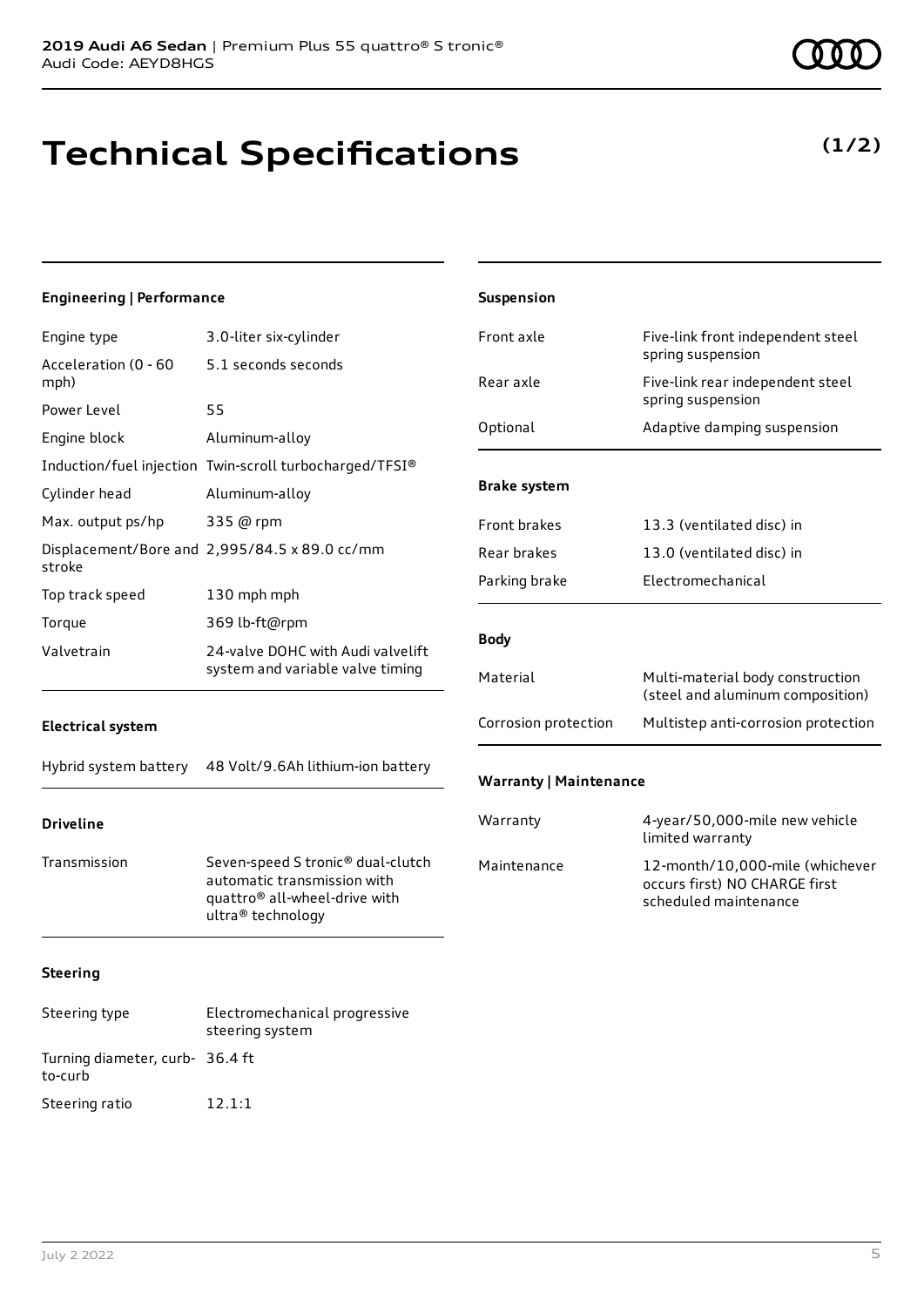## **Technical Specifications**

### **Exterior Measurements**

| Height                           | 57.4 in   |
|----------------------------------|-----------|
| Overall width without<br>mirrors | 74.3 in   |
| Length                           | 194.4 in  |
| Wheelbase                        | 115.1 in  |
| Drag coefficient                 | $0.29$ Cw |
| Overall width with<br>mirrors    | $83.1$ in |
| Track rear                       | 63.7 in   |
| <b>Track front</b>               | 64.2 in   |
| Curb weight                      | 4,266 lb  |

#### **Interior measurements**

| Seating capacity                          | 5                    |
|-------------------------------------------|----------------------|
|                                           |                      |
| Shoulder room, rear                       | 56.5 in              |
| Head room with front<br>sunroof           | 38.0 in              |
| Leg room, rear                            | 37.4 in              |
| Shoulder room, front                      | 57.8 in              |
| Head room with rear<br>sunroof            | 38.1 in              |
| Leg room, front                           | 41.3 in              |
| Cargo volume, rear<br>seatbacks up/folded | 13.7/NA cu ft, cu ft |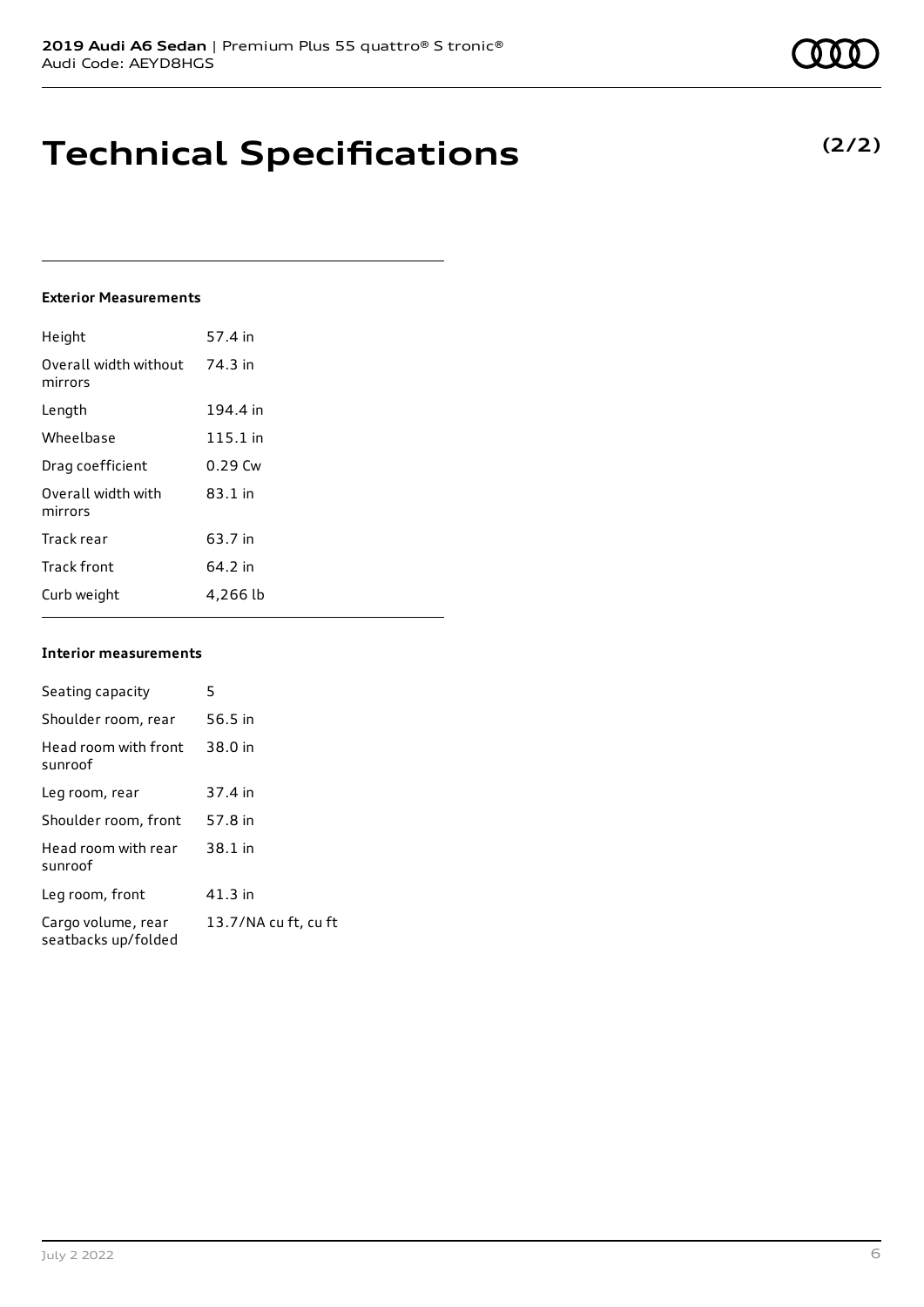### **Consumption- and emission**

**Consumption by NEDC**

combined 25 mpg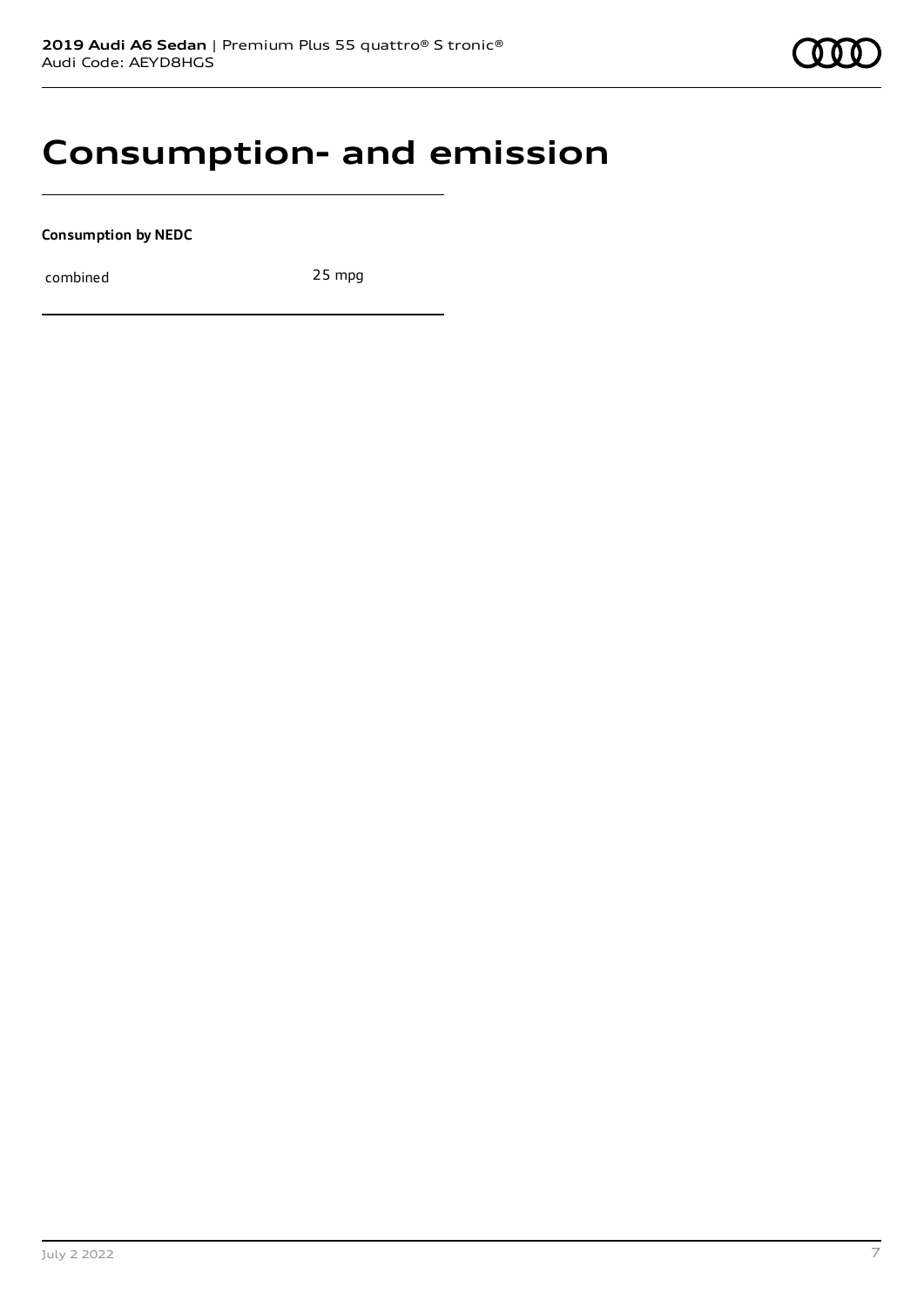## **Contact**

Dealer **Audi Cape Cod**

25 Falmouth Rd. 02601 Hyannis MA

Phone: +15088155600 FAX: 5085689410

www: [https://www.audicapecod.com](https://www.audicapecod.com/)